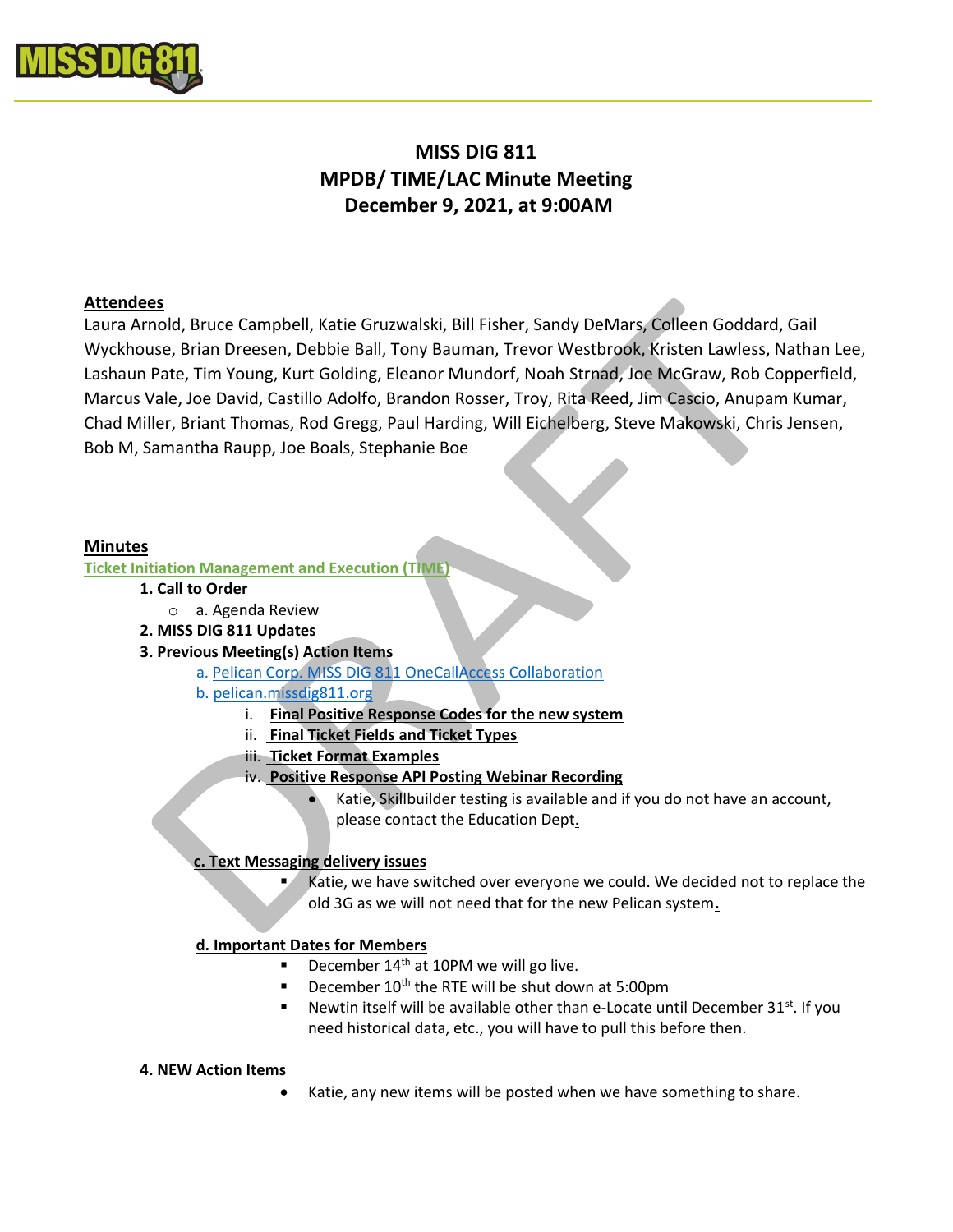

## 5. Open Discussion

- Question was asked about the price involved with Data that we haven't pulled from Newtin. Katie stated if you need any reports, data, etc, that you haven't pulled from Newtin and MISS DIG has to provide there will be a cost to you depending on what service you are asking for.
- Eleanor asked if anything happens after year end, and we need a ticket or several tickets will have to go thru MISS DIG. Katie, if it is a single ticket no but for the reports yes, and that fee will depend on what it requested and how ling it takes to get that information to you.
- Katie added we still will do retransmit, etc, in Newtin for those tickets that were placed in Newtin.
- Rob asked for the cost of certain requests. Laura provided a breakdown- cost 0 retransmit \$96 for a two-month period but again it would depend on the request.
- Katie will update the TIME schedule and sent to all. We are not accepting applicants at this time for Sub-SETT but will have it open in April for those who want to join.

## Meeting Schedule

1. Meetings will be held via teleconference, with web screen share information and call-in number provided by MISS DIG 811 monthly. MISS DIG 811 will host a teleconference with optional onsite meetings for the TIME committee at the MISS DIG 811 offices before the Locator Action Committee, LAC, meetings monthly. Teleconferences will be held the fourth Thursday of the month at 10 am before LAC. Quarterly meetings will be held following the MDPB meetings.

## 2. Upcoming Meetings:

#### o TIME 2022

i. January 27<sup>th</sup>, February 24<sup>th</sup>, March 31<sup>st</sup>, April 28<sup>th</sup>, May 26<sup>th</sup>, June 23<sup>rd</sup>, July 28<sup>th</sup> August 25<sup>th</sup>, September 22<sup>nd</sup>, October 27<sup>th</sup>, NO NOVEMBER MEETING, December 29<sup>th</sup>.

#### o Sub-SETT

i. December 16<sup>th</sup>, 2021, January 13, 2022, February 10, March 10<sup>th</sup>, April 21<sup>st</sup>, May 12<sup>th</sup>, June 9<sup>th</sup>, July 14<sup>th</sup>, September 8<sup>th</sup>, October 14<sup>th</sup>, November 10<sup>th</sup>, December 8<sup>th</sup>.

#### TIME Adjournment: 9:22AM

Optional Five-Minute Break